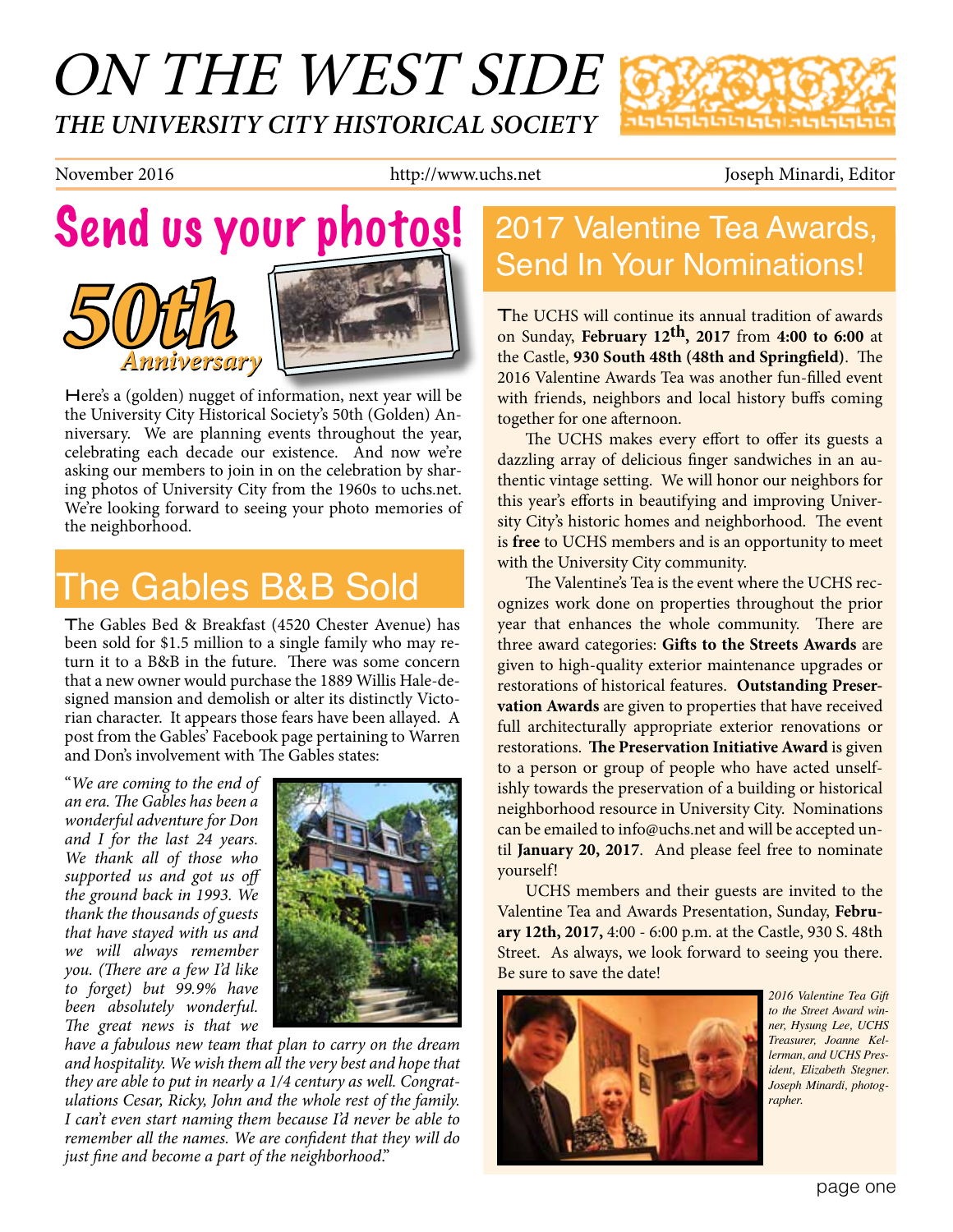### Pound Cake Tasty Old Time Recipes

- Ten large eggs
- One pound of butter
- One pound of granulated sugar
- One pound of pastry flour
- Grating of one nutmeg

Cream butter and sugar thoroughly, then beat in the yolks of eggs which have been beaten until thick; beat all together, then lightly beat in the flour and nutmeg, and when thoroughly mixed fold in the white of the eggs, which have been whipped until stiff. Bake in moderate oven for one and one-half hours.

#### Sponge Cake

- Four large eggs
- Two cups of granulated sugar
- Two cups of pastry flour
- One scant cup of boiling water
- Half a lemon
- Two teaspoonfuls of baking soda
- Pinch of salt

Beat yolks of eggs very lightly, add sugar; stir in gradually one cup of flour, then white of eggs beaten very lightly, then the other cup of flour into which the baking powder has been stirred. Lastly, the boiling water, flavoring and salt. Do not add any more flour, even if batter seems thin.

N.B., this recipe does not have baking instructions but 30 minutes at 350 degrees should do the trick.

*-Tried and Tested Recipes by the Ladies of the Methodist Episcopal Church of the Advocate,* Philadelphia, November 1907*.*

# Ask the Experts

#### **Spackle Your Troubles Away!**

#### Q: H**ow can I eliminate the small pits and holes in my plaster wall, now that the wallpaper has been scraped off?**

A: A spackling compound is the standard answer to cracks and small holes. It comes in either a powdered form or, more frequently, ready-mixed in a can. It can be applied with a putty knife, dries quickly, and sands easily. It has a tendency to shrink as it cures, however, and so you may need to make a second application. For larger holes, rake out the edges to provide a "key" for the new material, then fill with a plaster mix intended specifically for patching. Pure plaster of Paris will dry too quickly for this use.

From *The Old-House Journal*, December, 1982.

#### o. BUILDING OUTLOOK FROM 1899

If you think Philadelphia is currently undergoing a building boom like never before, check out this rosy review of the state of construction in the city from the turn of the century.

"*There is a gratifying amount of building in progress, and the outlook is of an encouraging character. In the opinion of prominent contractors and builders, there will be at least for some time to come no duplications of overbuilding, resulting from speculative tendencies, but rather a steady growth based on necessary demand for the construction of new buildings. The opinion also prevails that the advances to seriously depress this tendency toward construction except, perhaps, in the case of the those contemplating the erection of comparatively small structures.*"

-*Carpentry and Building*, **November 1899**

# **c. 1898**

**University City Then & Now:** 5000 block of Cedar Avenue, North side

*Courtesy of the University of Pennsylvania Archives Photo by Joseph Minardi.*



Pictured here are twin houses on the north side of the 5000 block of Cedar Avenue. They were built on September of 1897 by John G. Ichall with some of them featuring an interesting bell roof over a two-story turret. When they were built, Cedar Avenue was still known as South Street.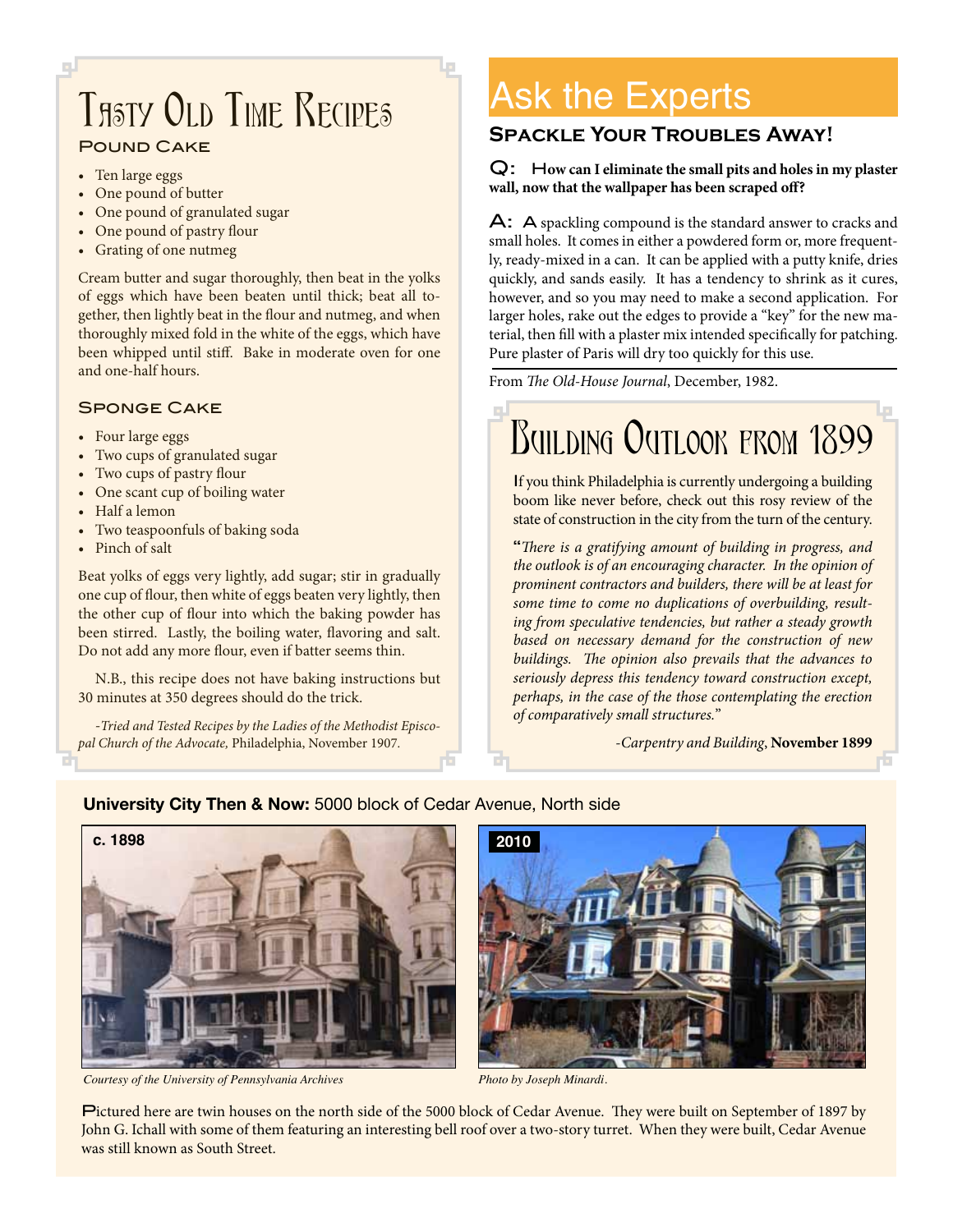# Did you know?

An ornamental band of undulant and recurving plant motifs in Classical architecture and its derivatives is known as a *rinceau*.





#### **4046-4048 Chestnut Update**

Judge Abbé Fletman of the Philadelphia Court of Common Please ordered the matter stayed until further order of the court. This means that the UCHS has an order for a long-term stay of demolition with no action on permits without court approval.

# WINDOW THLK: A GLOSSHRY

The word window meant "wind eye" in Saxon, and was simply a whole in the roof through which smoke from the fire could escape. Since those primitive days, windows have become much more sophisticated. Some are complex and full of meaning; others are dull, or even hostile.

If the eyes are windows to the soul, a window can be said to be the soul of a house, illuminating the inside and providing clues of the interior to the casual passerby. Much of the history of architecture is told in the shapes and symbolic uses of windows. Even on a typical Philadelphian residential street, windows can appear in a dazzling variety of types. It is this complexity that makes vintagehouse appreciating so much fun. With this appreciation of windows in mind, presented here is a glossary of window terminology.

**Apron:** A panel on the wall below a window sill, sometimes shaped and decorated.

**Architrave:** The moulded frame or ornament surrounding a window, door, or other rectangular opening. Also, in classical architecture that rests on the column.

**Balconet:** A low, ornamental railing projecting just beyond the sill, which is made to look like a balcony.

**Bay Window:** A window that projects out form the surface of an exterior wall and extends to the ground.

# Dollar Stroll Wrap up

Thanks to everyone who visited the UCHS table at the Baltimore Avenue Dollar Stroll on September 8th. We sold many books, coffee mugs and one-dollar memberships that day. We also got to meet and great many neighbors, both new and old.



*The UCHS table, from left to right: Joanne Kellerman, Kelly Wiles, Elizabeth Stegner, and Leon Kellerman. Photo by Joseph Minardi.*

**Blind Window:** A recess in an exterior wall trimmed with mouldings to give it the appearance of a window. Its purpose is to add symmetry or decoration to a facade.

**Blinds:** A rectangular frame, consisting of top and bottom rails and side stiles. Blinds are used as window shades and for ventilation.

**Bow Window:** A rounded bay window. It projects in a semi-circle from the surface of an exterior wall. Also called a compass window.

**Bull's Eye Glass:** A piece of glass having a raised center as a consequence of having been formed by a blow pipe. Originally considered to be inferior glass because of its imperfection, it was used in barns and secondary windows. Now it is prized because of its obviously handmade character.

**Cabinet Window:** A projecting window or bay window for the display of goods in shops.

**Cameo Window:** A fixed oval window with surrounding mouldings and ornament. A cameo window usually has tracery or muntins to divide the glass. Often found on Colonial Revival houses.

From *Talk to Me of Windows: An Entertaining Story About Windows*, F. Palmer Cook, New York, New York, 1971.

*To be continued in next issue.*